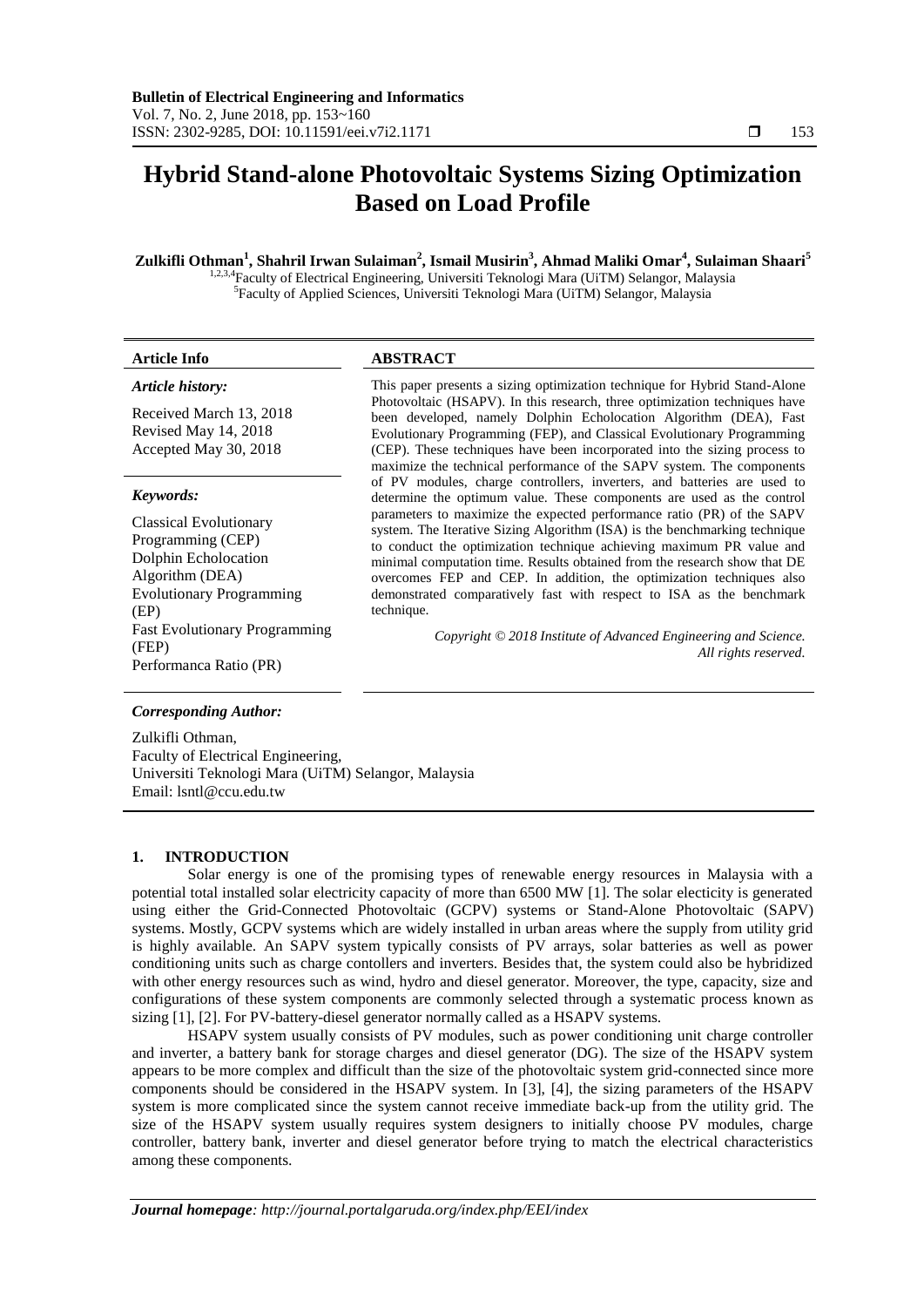However, if there is more than one HSAPV model, the sizing process is repeated to achieve the most suitable parameters for the design. The conventional sizing process has experienced computational burden as reported in [5], [6]. Several studies have been conducted to accelerate the overall sizing process in HSAPV design. Most approaches made use of various types of Computational Intelligence (CI) techniques. One of the popular optimization techniques that have been widely employed is Artificial Intelligence (AI) [7]. AI technique has dealt with difficult problems in some areas; which in turns alleviated the setback experienced in the existing conventional techniques.

There are three important components in AI namely, the Artificial Neural Network (ANN), Fuzzy Logic (FL) and Evolutionary Computation (EC) [8]. The three main branches of AI have their own different applications.On the other hand, EC is commonly used for population-based metaheuristic optimization process. Generally, there are four main branches for Evolutionary Computation (EC) which are Genetic Algorithm (GA), Genetic Programming (GP), Evolutionary Strategy (ES) and Evolutionary Programming (EP) [9]. In addition, EP and DEA are categorized as the population-based techniques. These meta-heuristic methods are also classified as part of CI.

This paper presents a Hybrid Standalone Photovoltaic System sizing optimization based on load profile. There are three optimization techniques have been developed, used to determine the optimum PV modules, charge controllers, inverters, battery and diesel generator. Comparative studies have been performed FEP, CEP and DEA; while, the ISA used as the benchmark technique.

### **2. SYSTEM DESCRIPTION**

This section illustrates the method for sizing HSAPV system. The HSAPV system seen in this research is a PV-battery-ganset power system with AC load as shown in Figure 1.



Figure 1. Block diagram of HSAPV system

The main thing before forming a HSAPV system, load demand should be determined first. In this research, data were collected from a rural area in Kalabakan, Sabah, Malaysia. The estimated daily load demand and monthly solar radiations are shown in Table 1 and Table 2 respectively.

| Table 1. Daily Load Profile |                                   |                   |                 |                |            |                |            |                 |  |
|-----------------------------|-----------------------------------|-------------------|-----------------|----------------|------------|----------------|------------|-----------------|--|
| Appliance                   | Number of<br>units                | Power<br>per unit | Power<br>factor | Usage<br>Times | Energy     | Usage<br>Times | Energy     | Surge<br>factor |  |
|                             |                                   |                   |                 | Dry season     |            |                | Wet season |                 |  |
|                             |                                   |                   |                 |                | (jan. jun) |                | (iul.dec)  |                 |  |
| 240 ac, 50Hz                |                                   | W                 | W               | h              | Wh         | h              | Wh         |                 |  |
| Water pump                  | 3                                 | 120               | 0.7             | 2              | 720        |                | 360        |                 |  |
| Incandescent<br>bulb        | 15                                | 40                |                 | 10             | 6000       | 13             | 7800       |                 |  |
| Television                  | 3                                 | 80                | 0.95            | 8              | 1920       | 6              | 1440       |                 |  |
| Stand fan                   | 3                                 | 60                | 0.6             | 4              | 720        | 10             | 1800       | 3               |  |
|                             | Daily Average AC Load Demand (Wh) |                   |                 |                | 9360       |                | 11400      |                 |  |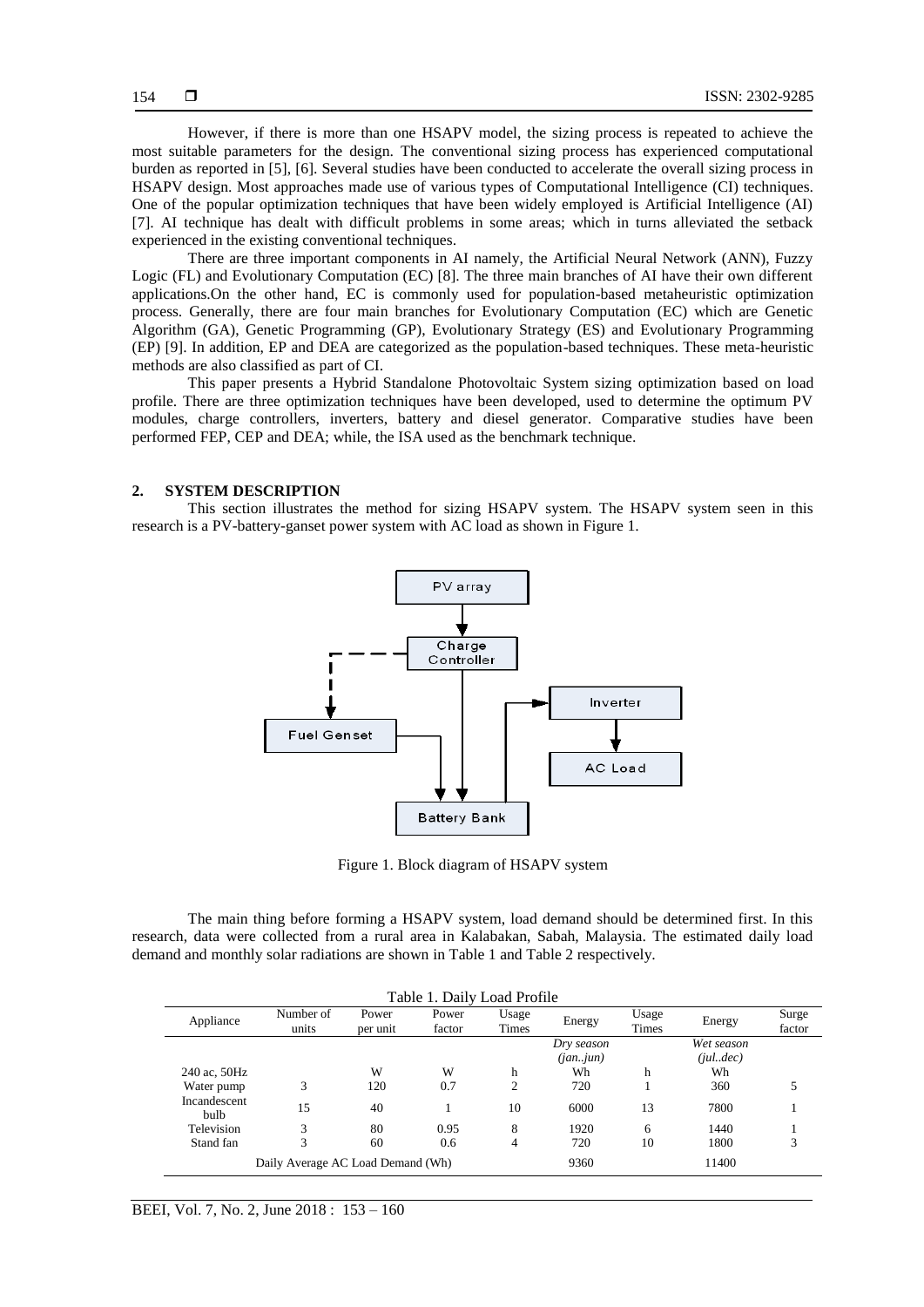| Table 2. Expected Mothly Solar Irradiation [11] |      |      |      |      |      |      |      |      |      |      |      |      |
|-------------------------------------------------|------|------|------|------|------|------|------|------|------|------|------|------|
| month                                           | 1an  | feb  | mar  | apr  | may  | 1un  | ul   | aug  | sept | oct  | nov  | dec  |
| Irradiation.<br>G (Wh/m <sup>2</sup> )          | 4000 | 4320 | 4400 | 4460 | 4500 | 4700 | 5100 | 5180 | 5100 | 5090 | 5110 | 5050 |

#### **2.1. System Determination**

The steps for sizing the SAPV system are defined as follows [10]: Step 1: Determine the required total energy demand, *Erequired\_daily*

$$
E_{required\_daily} = \frac{E_{AC}}{\eta_{inv}} \tag{1}
$$

Where  $E_{AC}$  is the total energy required daily for AC load as delivered by the battery in Wh,  $\eta_{inv}$  is the average efficiency of the inverter used for the designed AC loads.

Step 2: Calculate the System Voltage (SV) for the HSAPV system. The SV can be selected as 12V, 24V or 48V depending on size of load demand required as shown in Table 3.

| Table 3. Range of SV [10] |                                            |                      |  |  |  |
|---------------------------|--------------------------------------------|----------------------|--|--|--|
|                           | Condition                                  | Recommended<br>SV (V |  |  |  |
| Case 1                    | $E_{required \ daily} \leq 1$ kWh          | 12                   |  |  |  |
| Case 2                    | 1kWh $\leq E_{required\ daily} \leq 4$ kWh | 24                   |  |  |  |
| Case 3                    | $E_{required \ daily} \geq 4$ kWh          | 48                   |  |  |  |

Step 3: Determine the total capacity required daily,  $C_{required\ daily}$ 

$$
C_{required\_daily} = \frac{E_{required\_dality}}{SV} \tag{2}
$$

Step 4: Determine the battery bank capacity required, *Cbank\_required*

$$
C_{bank\_required} = C_{required\_daily} \; x \frac{r_{autommy}}{DOD_{max}} \tag{3}
$$

where *DODmax* is the maximum battery depth of discharge. *Tautonomy* represents the expected number of days that the load demand will be happened by battery bank without sunlight availability.

Step 5: Determine the total load current from the battery bank, *Itotal\_load\_current* and the battery bank discharge rate, *Tbank\_disch*

$$
I_{\text{total\_load\_current}} = \frac{1}{\text{sv}} \left[ \sum \text{DCPower} + \frac{\sum \text{ACPower}}{\eta_{\text{inv}}} \right]
$$
 (4)

$$
T_{bank\_disch} = \frac{c_{bank\_required}}{I_{total\_load\_current}}\tag{5}
$$

where *Tbank\_disch* is the discharge rate of battery bank in h. Step 6: Determine the battery bank configuration, i.e. the number of battery in series string, *Nseries\_bank*, number of battery strings in parallel, *Nparallel\_bank* and bank capacity of the selected battery, *Cbank\_selected*,

$$
N_{series\_bank} = \frac{SV}{V_{nom\_batt}}\tag{6}
$$

where  $V_{nom_b$  is the nominal battery voltage and  $C_{per_b$ <sub>battery</sub> is the AH capacity which can selected from the datasheet

$$
N_{parallel\_bank} = \frac{C_{revised\_bank\_required}}{C_{per\_battery}} \tag{7}
$$

$$
C_{bank\_selected} = N_{parallel\_bank} \, X \, C_{per\_battery} \tag{8}
$$

*Hybrid Stand-alone Photovoltaic Systems Sizing Optimization Based on Load Profile (Zulkifli Othman)*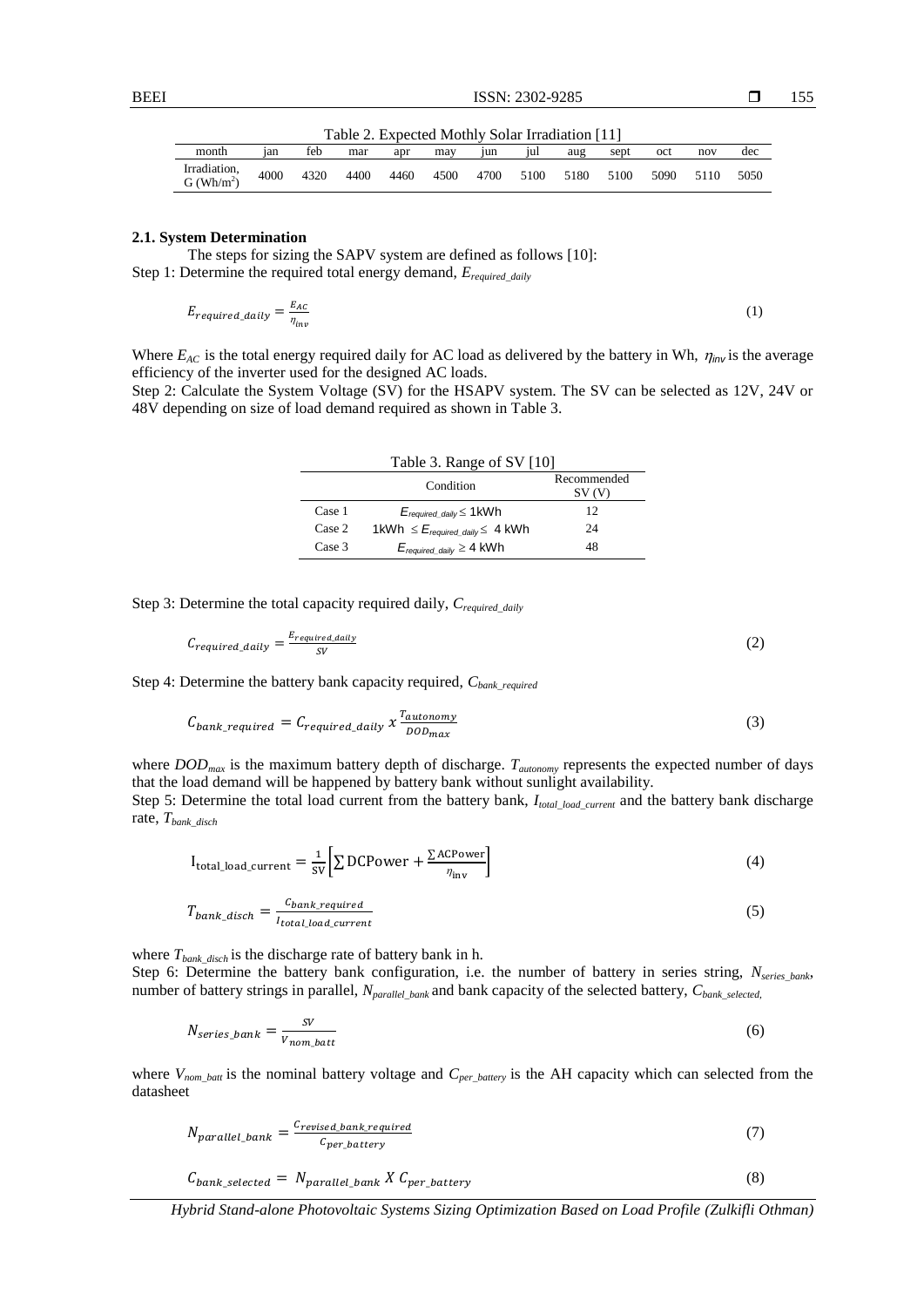156

Step 7: Based on MPPT charge controller; determine the maximum and minimum number of series PV module based on open circuit voltage. N<sub>series max</sub> based on Voc and N<sub>series</sub> min based on Voc.

$$
N_{series\_max\_based\_on\_Voc} = \frac{0.95 \times V_{max\_cc}}{V_{max\_oc}}
$$
(9)

$$
N_{series\_min\_based\_on\_Voc} = \frac{1.1 \times V_{min\_win\_cc}}{V_{min\_mp} \times f_{pv\_cc}}
$$
(10)

where  $V_{max\_cc}$  is the maximum input voltage rating of the charge controller and  $V_{max\_oc}$  is the maximum open circuit voltage rating of PV module. *Vmin\_window\_cc* is the minimum allowable window input voltage to the MPPT of the charge controller,  $V_{min\_mp}$  is the minimum voltage at maximum power of PV module and  $f_{pv\_cc}$  is cabling efficiency from PV to charge controller.

Step 8: Determine the maximum number of series PV module based on maximum power voltage, *Nmax\_series\_based\_on\_Vmp* 

$$
N_{series\_max\_based\_on\_Vmp} = \frac{0.95 \times V_{\text{max\_win\_cc}}}{V_{\text{max\_mp}}}
$$
(11)

Where  $V_{max\text{ win } cc}$  is the maximum window voltage of the charge controller and  $V_{max\text{ min}}$  is the maximum voltage at maximum power at PV module.

Step 9: Determine the corrected output power of module, *Pmod\_corrected* and sub-system efficiency, *Pmod\_corrected*

$$
P_{mod\_corrected} = P_{mp\_stc} X f_{temp} X f_{mm} X f_{dirt}
$$
\n(12)

Where  $P_{mp\_stc}$  is the rated power at STC,  $f_{dirt}$  is the derating factor for dirt,  $f_{mm}$  is the derating factor of the manufacturing tolerance and *ftemp* is the derating factor for temperature.

$$
\eta_{pv\_ss} = \eta_{pv\_cable} X \eta_{controller} X \eta_{batt} \tag{13}
$$

Where  $\eta_{pv\_cable}$  is the efficiency of cable from PV array to battery,  $\eta_{controller}$  is the efficiency of the MPPT charge controller and  $\eta_{\text{batt}}$  is the efficiency of the battery.

Step 10: Determine the total number of PV modules for the PV array, *NT\_mppt*

$$
N_{T\_mppt} = \frac{E_{required\_daily} \times f_o}{P_{mod\_corrected} \times PSH \times \eta_{pv\_SS}}
$$
(14)

Where  $\eta_{pv\_ss}$  is the sub-system efficiency of PV array and  $P_{mp\_stc}$  is the rated maximum power at Standard Test Conditions (STC).

Step 11: Determine the number of parallel PV modules, *NP\_mppt*,

$$
N_{P\_mppt} = \frac{N_{T\_mppt}}{N_{S\_mppt}}\tag{15}
$$

where  $N_{S\ mput}$  is the total number of PV modules in series between  $N_{series\ max}$  and  $N_{series\ min}$ Step 12: Determine the peak capacity of array using the MPPT charge controller,  $P_{array\_mnotcc}$ 

$$
P_{array\_mppt\_cc} = P_{mp\_mod\_stc} \, X \, N_{s\_mppt} \, X \, N_{P\_mppt} \tag{16}
$$

Step 13: Determine the apparent power of the inverter required for 30 minutes at maximum demand.

$$
S_{inv\_30min} = S_{max\_AC\_demand} \; X \, S f_{inv} \tag{17}
$$

Step 14: Determine the apparent power of the inverter required for surge demand.

$$
S_{inv\_surge} = S_{max\_AC\_surge} \, X \, S f_{inv} \tag{18}
$$

$$
S_{max\_AC\_surface} = \frac{P_{real}}{PF} X S_f \tag{19}
$$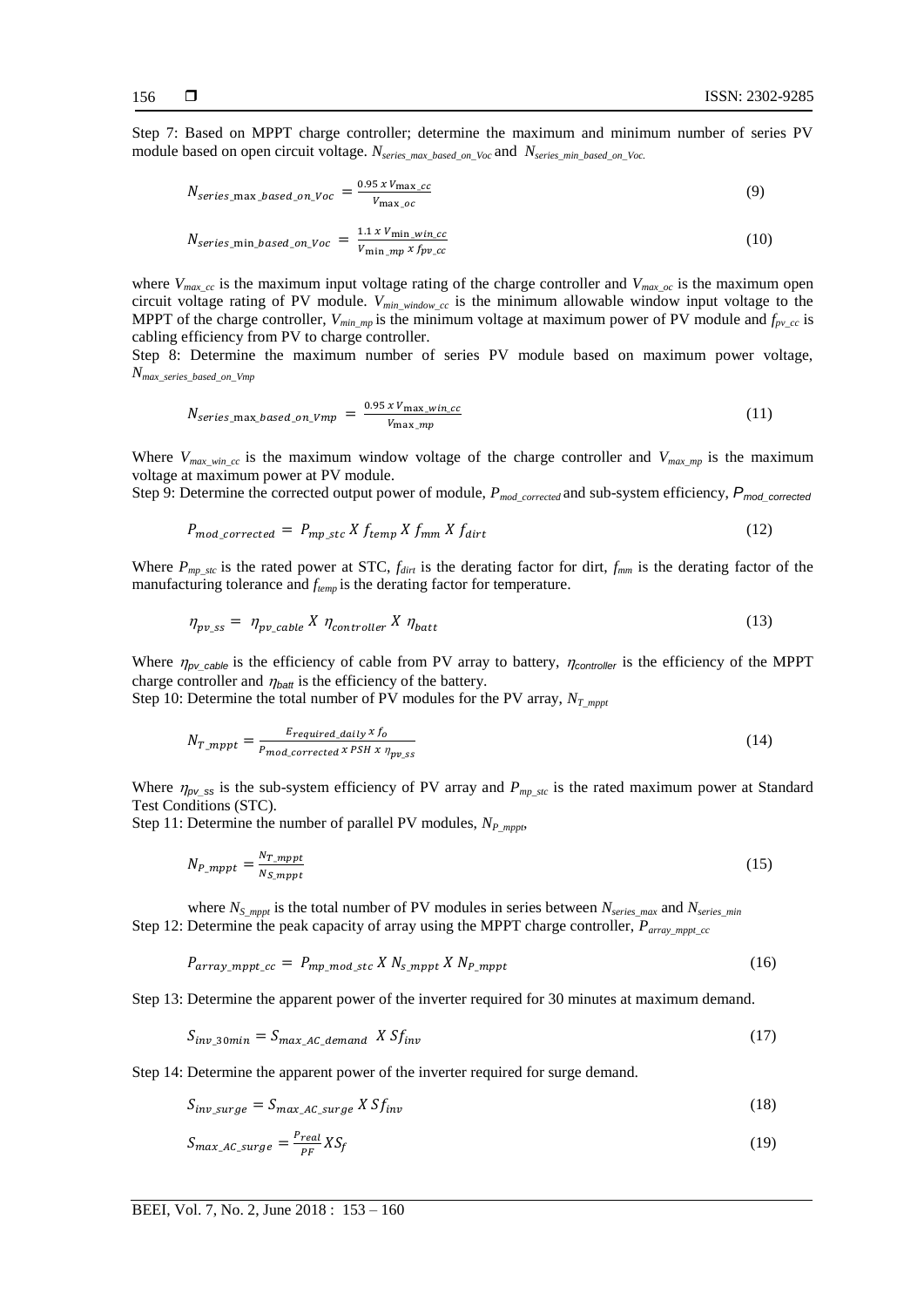Step 15: Determine the minimum size of diesel generator;

$$
S_{gen\_max\_demand} = \frac{(S_{max\_AC\_demand} - S_{inv\_3omin})}{f_{derate}} X f_{go}
$$
\n(20)

where  $S_{\text{gen max}\xspace demand\space parallel}$  is the minimum diesel generator rating based on power demand, S<sub>max AC</sub> demand is the maximum AC load, S*inv\_30min* is the 30 minutes' apparent power rating of the inverter, *fgo* is diesel generator factor and *fderate* is the total derating factor. *Sgen\_max\_surge* can be calculated using Equation (21).

$$
S_{gen\_max\_surface} = \frac{(S_{max\_AC\_surface} - S_{inv\_surface})}{f_{derate}} X f_{go}
$$
 (21)

where *Sgen\_max\_surge* is the minimum diesel generator rating based on surge condition, S*max\_AC\_surge* is the AC surge load demand and S*inv\_surge* is the surge rating of the inverter.

$$
S_{gen\_batt} = \frac{(S_{batt\_charge} - S_{max\_AC\_demand})}{f_{derate}} X f_{go}
$$
 (22)

where  $S_{gen$  batt is the diesel generator rating based on battery charging and maximum load profile. Step 16: Calculate the Performance Ratio, *PR* 

$$
PR = \frac{E_{sys\_exp}}{P_{array\_stc} \times PSH_{anual}}
$$
(23)

where  $E_{sys\ exp}$  is the expected kWh output of the system and  $P_{array\ SE}$  is the nominal PV array power at STC. PSH represents the estimated annual PSH derived from Table 2.

#### **3. DOLPHIN ECHOLOCATION ALGORITHM**

Natural resources have inspired many of the man-made technologies. Researchers believe that dolphins are the second to humans in smartness and intelligence. Dolphin can use the echolocation method to help them navigate better in underwater such as to find foods or communicating. The sounds which produced from a dolphin are in the form of clicks which has higher frequency than the sound for communication. These clicks create sound waves that able to travel quickly and when the sound waves bounce off objects around them, they return to the dolphins as echoes and the dolphins can determine the distance [12].

Basically, the DEA-based optimization process, it starts with the initialization of an objective function. After that, the Predefined Probability of a loop, *PP* (Loop<sub>i</sub>) and the Accumulative Fitness of the  $i_{th}$ alternative to be chosen for the  $j<sub>th</sub>$  variable, AF<sub>ij</sub> are calculated using

$$
PP(Loopi) = PP(Loop1) + (1 - PP(Loop1)) \times \left(\frac{Loopi - 1}{LoopNumber - 1}\right)
$$
 (24)

$$
AF_{ij} = \frac{1}{R_e} \times (R_e - |k|) \times Fitness (i) + AF_{ij-1}
$$
\n(25)

where  $PP(Loop_1)$  is the convergence factor of the first loop. *Loop<sub>i</sub>* is the number of current loop and *LoopNumber* is the number of loops.  $AF_{ij-1}$  is the previous AF of the  $i_{th}$  alternative to be chosen for the  $j_{th}$ variable. Besides,  $R_e$  is the valuable radius where the AF of the  $i_{th}$  alternative to be chosen for the  $j_{th}$  variable is affected from its fitness. This radius is recommended to be not more than quarter of the search space [13]. *k* is the positive and negative value for the effective radius where the AF of the *ith* alternative to be chosen for the *jth* variable are affected from its fitness and *Fitness (i)* is the fitness of the location *i*.

Next, a small value of  $\varepsilon$  is added to AF are consistently in the search space for the selected option. Up to now, previous studies have indicated that, the value of  $\varepsilon$  is important and superior to be less than the minimum value achieved for the fitness [13].

$$
AF = AF + \varepsilon \tag{26}
$$

After that, set the *AF*=0 for the best candidates from the population while the rest of the candidates are maintained with the original value for their *AF*. The step can be defined as follows:

For *j*=1: Number of variables ; *i*=1: Number of alternatives; If *i=*The best location (*j*)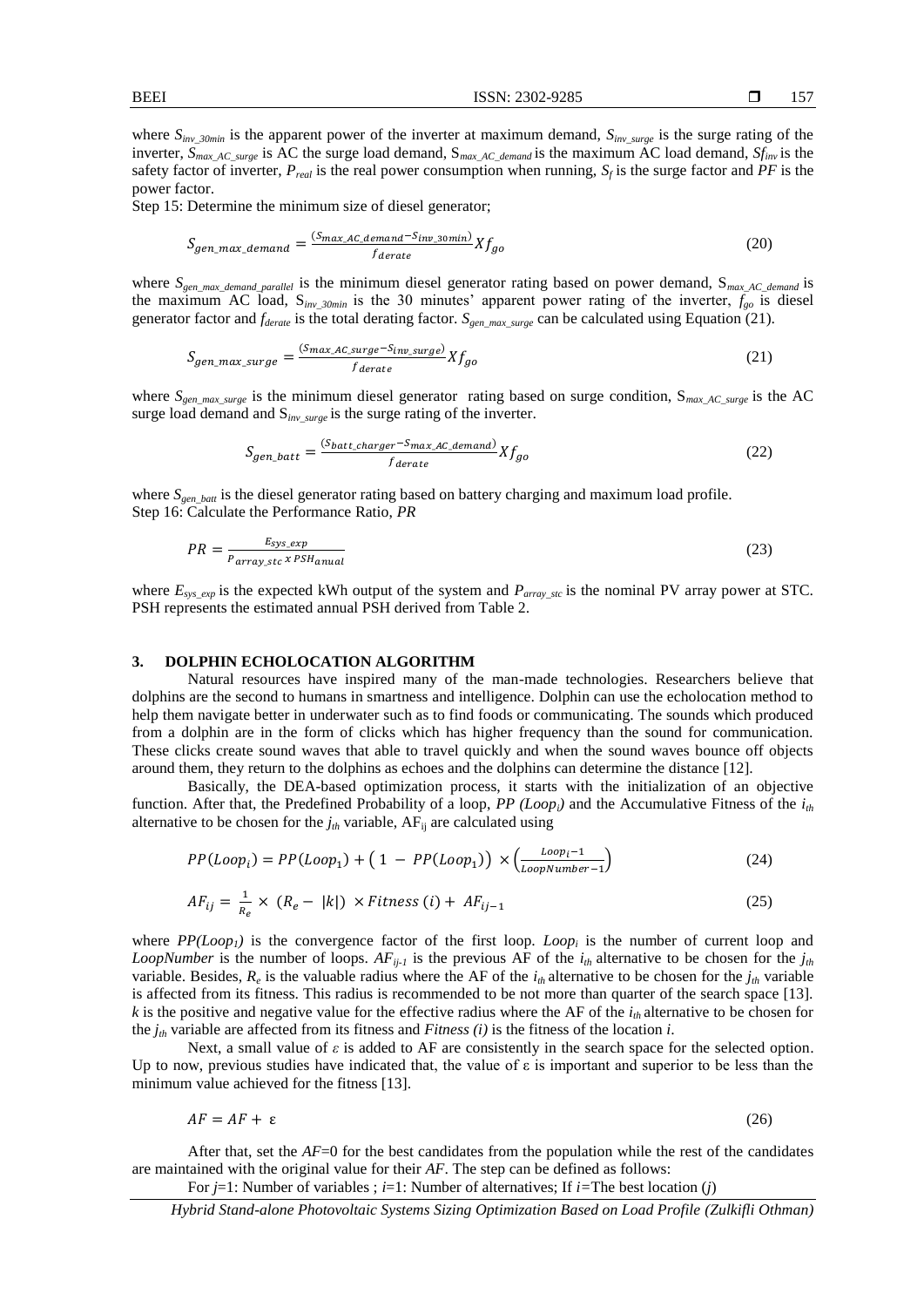$$
AF_{ij} = 0 \tag{27}
$$

Next step is to determine the probability,  $P_{ij}$  of choosing the  $i_{th}$  alternative for all the number of variables, *j* is calculated using:

$$
P_{ij} = \frac{AF_{ij}}{\sum_{i=1}^{LAI} AF_{ij}}
$$
 (28)

After that, *PP(Loopi)* is allocated to all alternatives chosen for all variables. Then, the next location of candidate is determined according to the probabilities assigned to each alternative. In this study, the PR value was determined based on the fitness value of each candidate. The results were ranked accordingly to their fitness values with the candidate having maximum PR. Finally, all steps are repeated until the maximum loop numbers is reached.



Figure 2. Flowchart of Sizing and optimization technique using DEA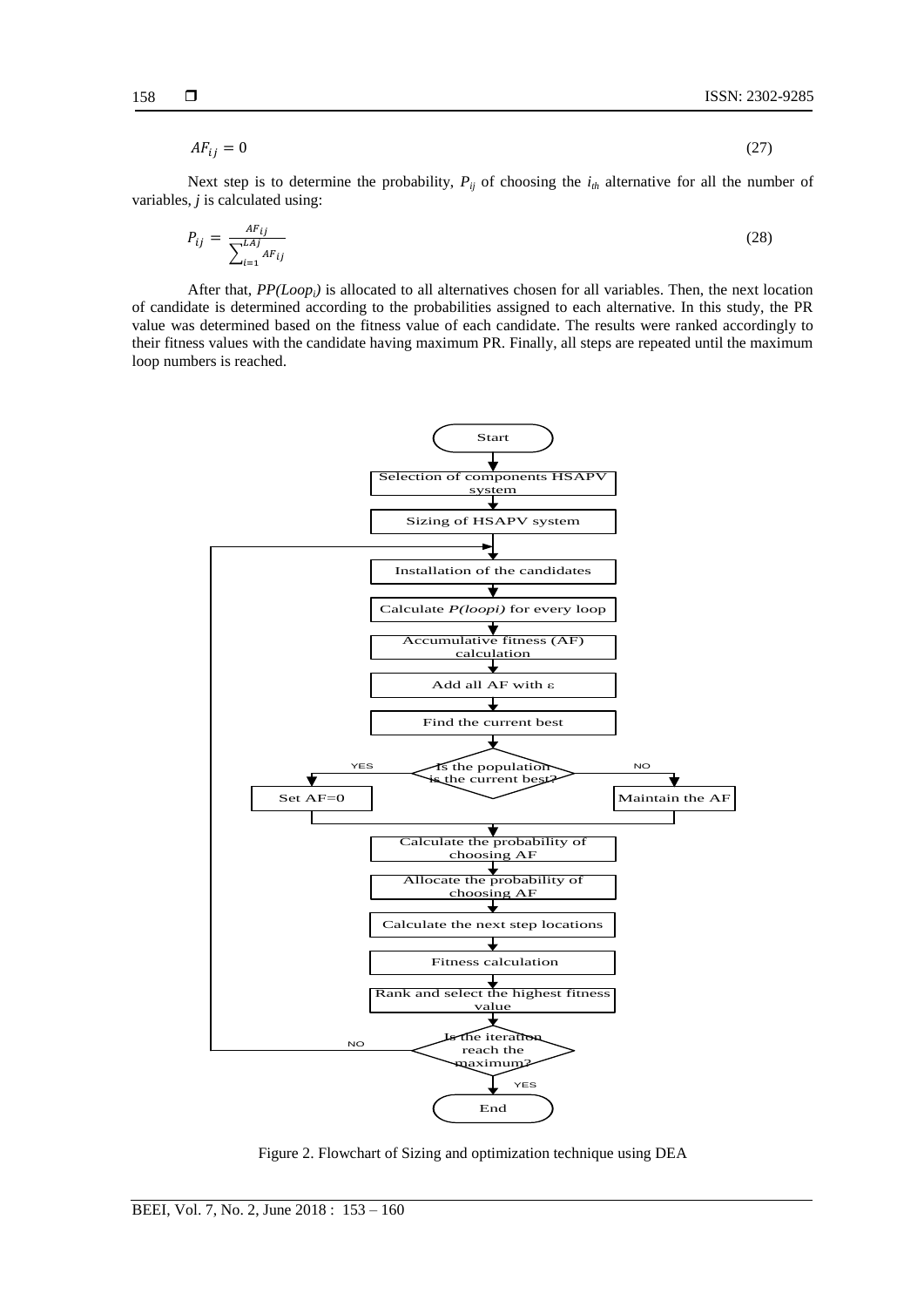# **4. RESULTS AND ANALYSIS**

This section describes the results of HSAPV system using DEA and EP models with ISA as shown in Table 4. These results finding the maximized PR and the optimal configuration among set of system components which can meet the load demand requirements. From the table, it is observed that all the four technique ISA, DEA, CEP and FEP conclude no of inverter code is 7. Beside that, the number of charge controller code identified by ISA, DEA and FEP is identical, i.e. 7; while, CEP determines 8 as the charge controller code value. ISA is the technique for the benchmarking of the whole optimization algorithm techniques. Apart from that, the performance DEA and FEP was found to produce the optimal value of PR with ISA, i.e. 0.7682. However, DEA has speed up the computation time to accomplish the minimal value. This result shows 91.32% faster than ISA technique.

| Results                | ISA     | <b>EP</b> Techniques | <b>DEA</b> |                |  |
|------------------------|---------|----------------------|------------|----------------|--|
|                        |         | <b>CEP</b>           | <b>FEP</b> |                |  |
| Battery code           | 12      | 12                   | 12         | 12             |  |
| PV code                | 12      | 6                    | 12         | 12             |  |
| Inverter code          |         |                      |            |                |  |
| Charge Controller code |         | 8                    |            |                |  |
| Diesel Generator Code  |         |                      |            |                |  |
| N batt s               | 8       | 8                    | 8          | 8              |  |
| $N$ _batt_p            | 2       |                      | 2          | $\overline{c}$ |  |
| N pv s                 | 2       | 3                    | 2          | $\overline{c}$ |  |
| $N_p$ v_p              | 8       | 6                    | 8          | 8              |  |
| Nt inv                 |         |                      |            |                |  |
| $Nt_{\rm c}$           |         |                      |            |                |  |
| Nt_diesel_gen          |         |                      |            |                |  |
| Optimal, PR            | 0.7682  | 0.7428               | 0.7682     | 0.7682         |  |
| Comp. time, $(s)$      | 2003.04 | 174.58               | 174.02     | 173.91         |  |

Table 4. Performance of Comparison of DEA and EP Models with ISA

The next analysis is the maximization of PR based on four techniques by using different population size is tabulated in Figure 3. Based on figure, for the small size population (n=5), the range of maximum PR for three optimization is 0.71-0.750 compare with ISA (i.e 0.7628). Furthermore, when the population size is increased, the values of fitness values are increase accordingly. On the other hand, the FEP and DEA reached the maximum value of PR (i.e 0.7628) with population size of 30 as those set by ISA, while the CEP is reached at value 0.7448 until the end of population size. In addition, the DEA is maintained with the maximum value of PR at population size of 25 onwards (i.e 0.7628), while the FEP is reached the maximum PR at population size of 30. These mean that DEA is better than CEP and FEP in optimizing the HSAPV system for maximization of fitness value.



Figure 3. Performance of fitness value with different techniques at different number of population

### **5. CONCLUSION**

This paper has presented Hybrid Standalone Photovoltaic Systems Sizing Optimization based on load profile.There are three different optimization techniques were investigated before selecting the best optimal value based on sizing algorithm. From the results, the DEA has reached the maximum of fitness values, together with the minimal computation time. The DEA has been compared with the ISA, whereas ISA is the iterative technique where can produced the optimal value of PR. The development of DEA is also